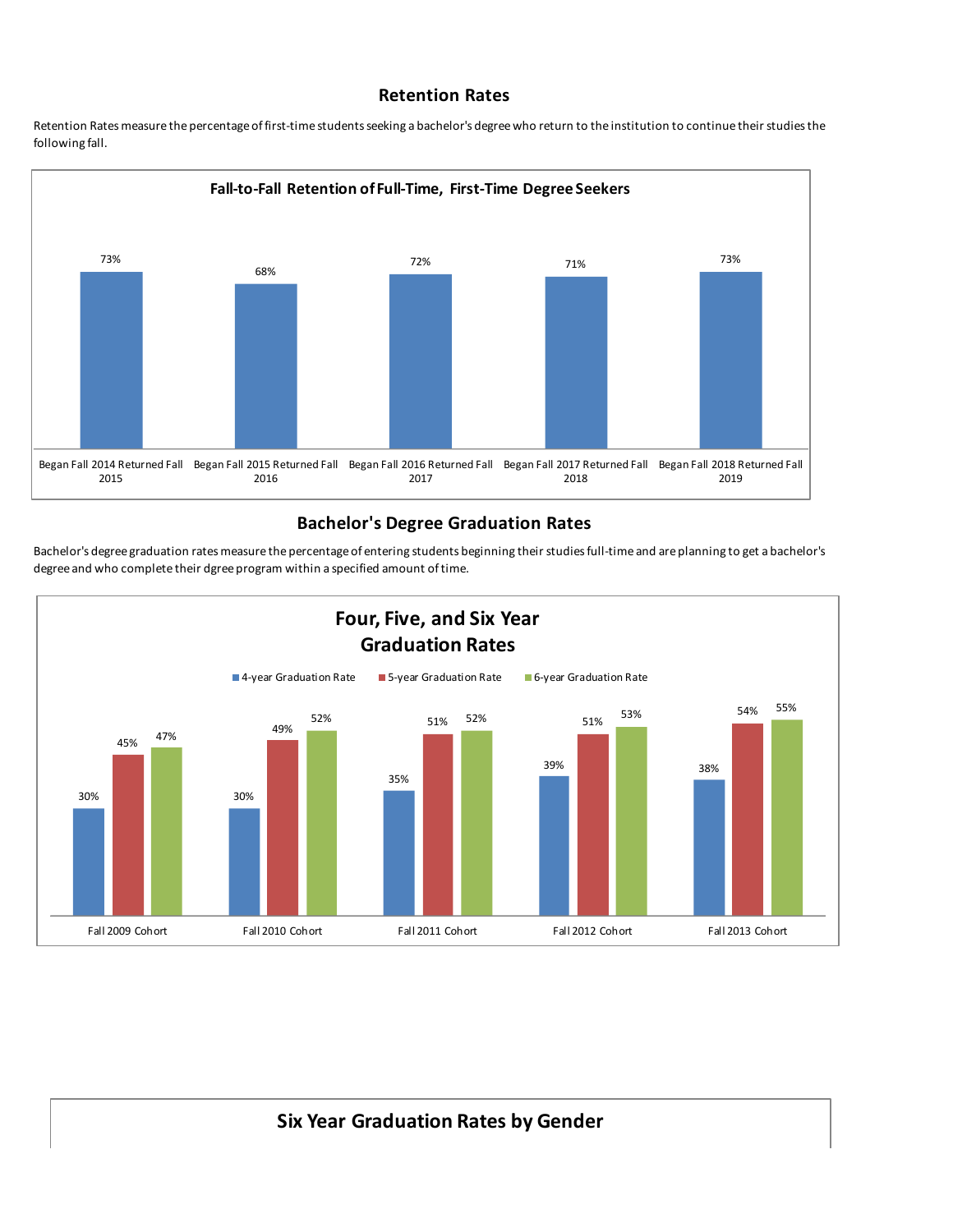

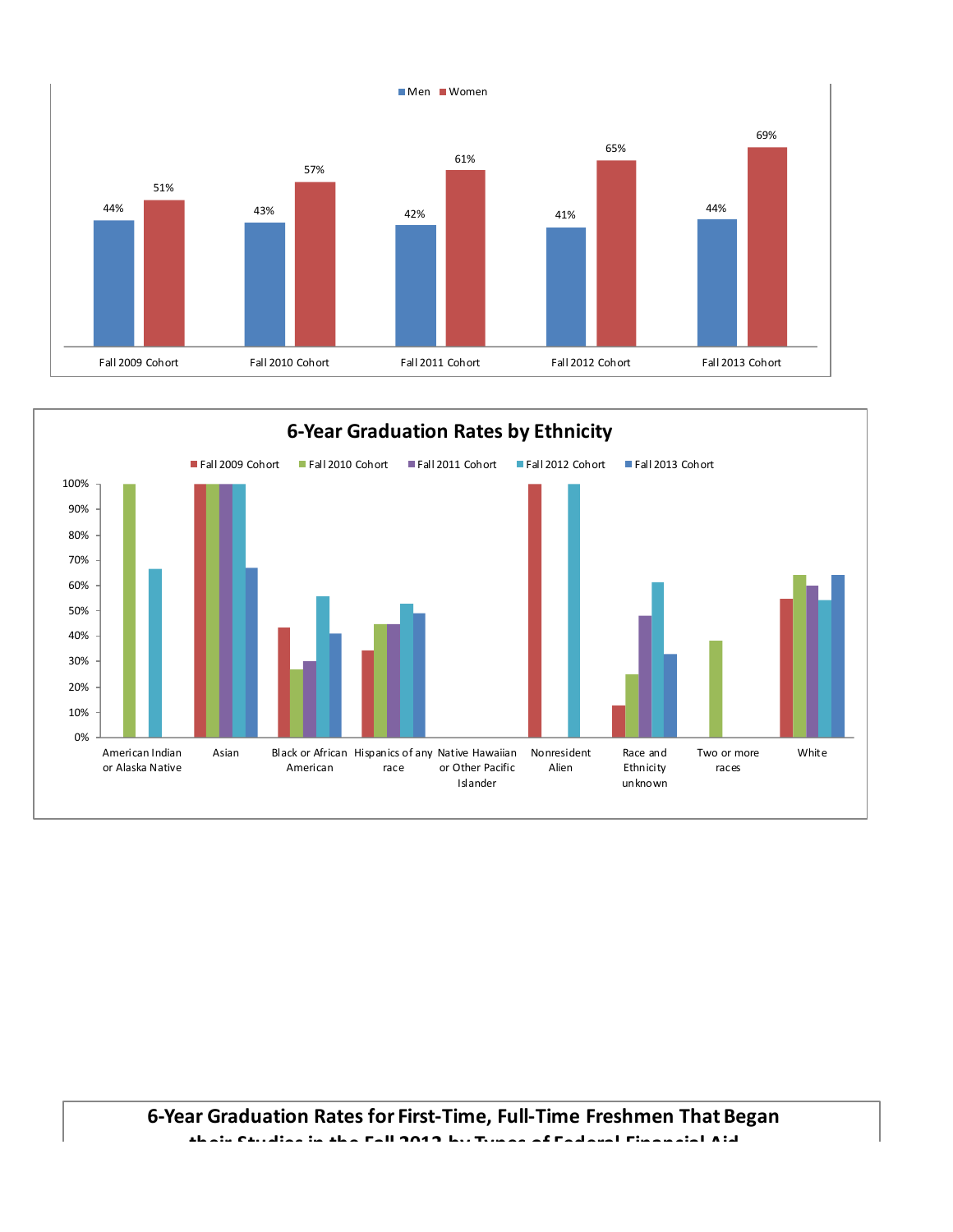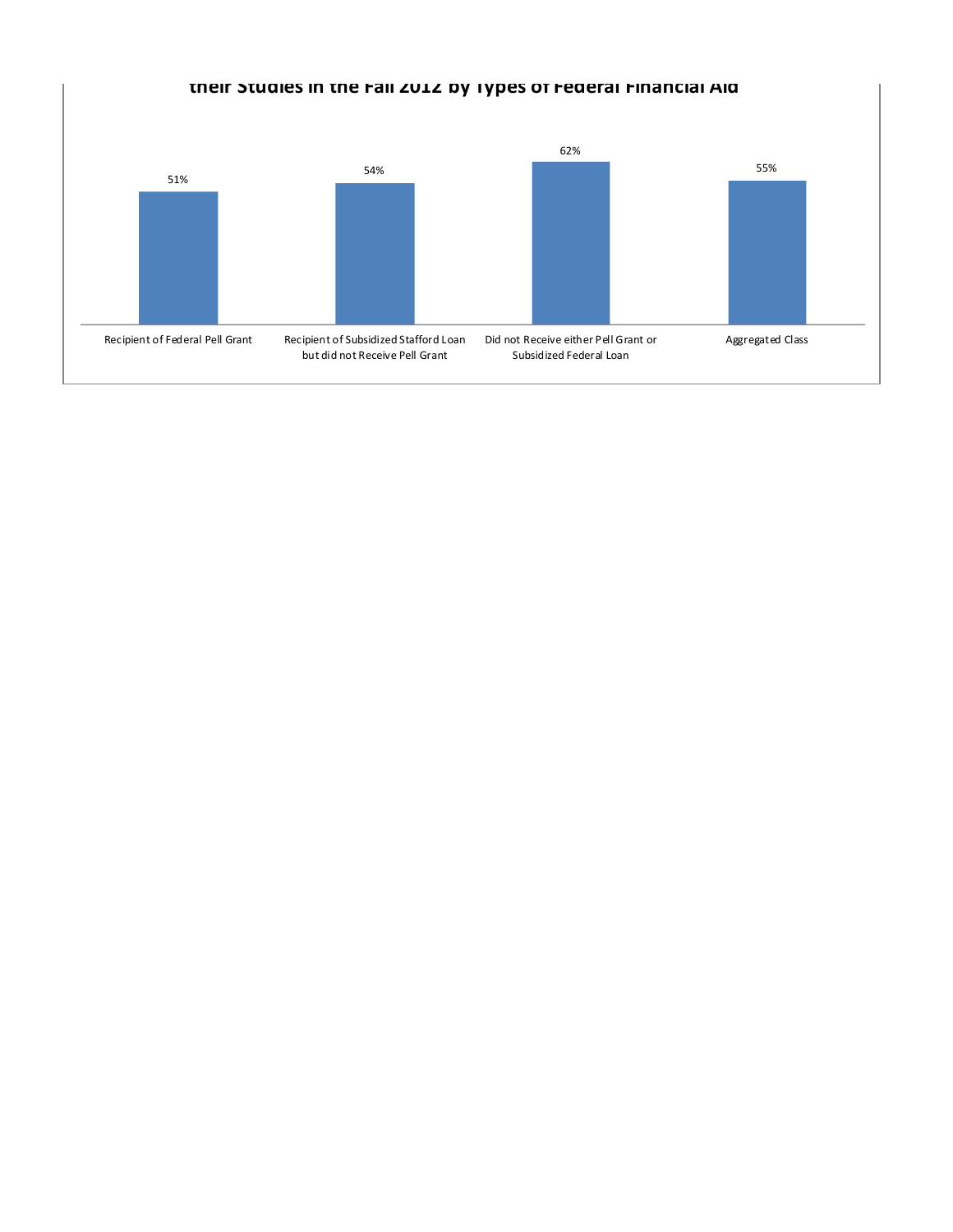## Retention

| Began Fall 2014 |                                                          | Began Fall 2015 Began Fall 2016 |
|-----------------|----------------------------------------------------------|---------------------------------|
|                 | Returned Fall 2015 Returned Fall 2016 Returned Fall 2017 |                                 |
| 73%             | 68%                                                      | 72%                             |
|                 |                                                          |                                 |
|                 |                                                          |                                 |

|                  | 4-year Graduation | 5-year Graduation 6-year Graduation |      |
|------------------|-------------------|-------------------------------------|------|
|                  | Rate              | Rate                                | Rate |
| Fall 2009 Cohort | 30%               | 45%                                 | 47%  |
| Fall 2010 Cohort | 30%               | 49%                                 | 52%  |
| Fall 2011 Cohort | 35%               | 51%                                 | 52%  |
| Fall 2012 Cohort | 39%               | 51%                                 | 53%  |
| Fall 2013 Cohort | 38%               | 54%                                 | 55%  |

|       | Fall 2009 Cohort |     | Fall 2010 Cohort Fall 2011 Cohort |
|-------|------------------|-----|-----------------------------------|
| Men   | 44%              | 43% | 42%                               |
| Women | 51%              | 57% | 61%                               |

|                                           | Fall 2009 Cohort | Fall 2010 Cohort Fall 2011 Cohort |      |
|-------------------------------------------|------------------|-----------------------------------|------|
| American Indian or Alaska Native          | 0%               | 100%                              | 0%   |
| Asian                                     | 100%             | 100%                              | 100% |
| <b>Black or African American</b>          | 43%              | 27%                               | 30%  |
| Hispanics of any race                     | 35%              | 45%                               | 45%  |
| Native Hawaiian or Other Pacific Islander | 0%               | 0%                                | N/A  |
| Nonresident Alien                         | 100%             | 0%                                | N/A  |
| Race and Ethnicity unknown                | 13%              | 25%                               | 48%  |
| Two or more races                         | 0%               | 38%                               | N/A  |
| White                                     | 55%              | 64%                               | 60%  |

| Entering cohort Fall 2013                     |     |
|-----------------------------------------------|-----|
| Recipient of Federal Pell Grant               | 51% |
| Recipient of Subsidized Stafford Loan but did |     |
| not Receive Pell Grant                        | 54% |
| Did not Receive either Pell Grant or          |     |
| Subsidized Federal Loan                       | 62% |
| <b>Aggregated Class</b>                       | 55% |